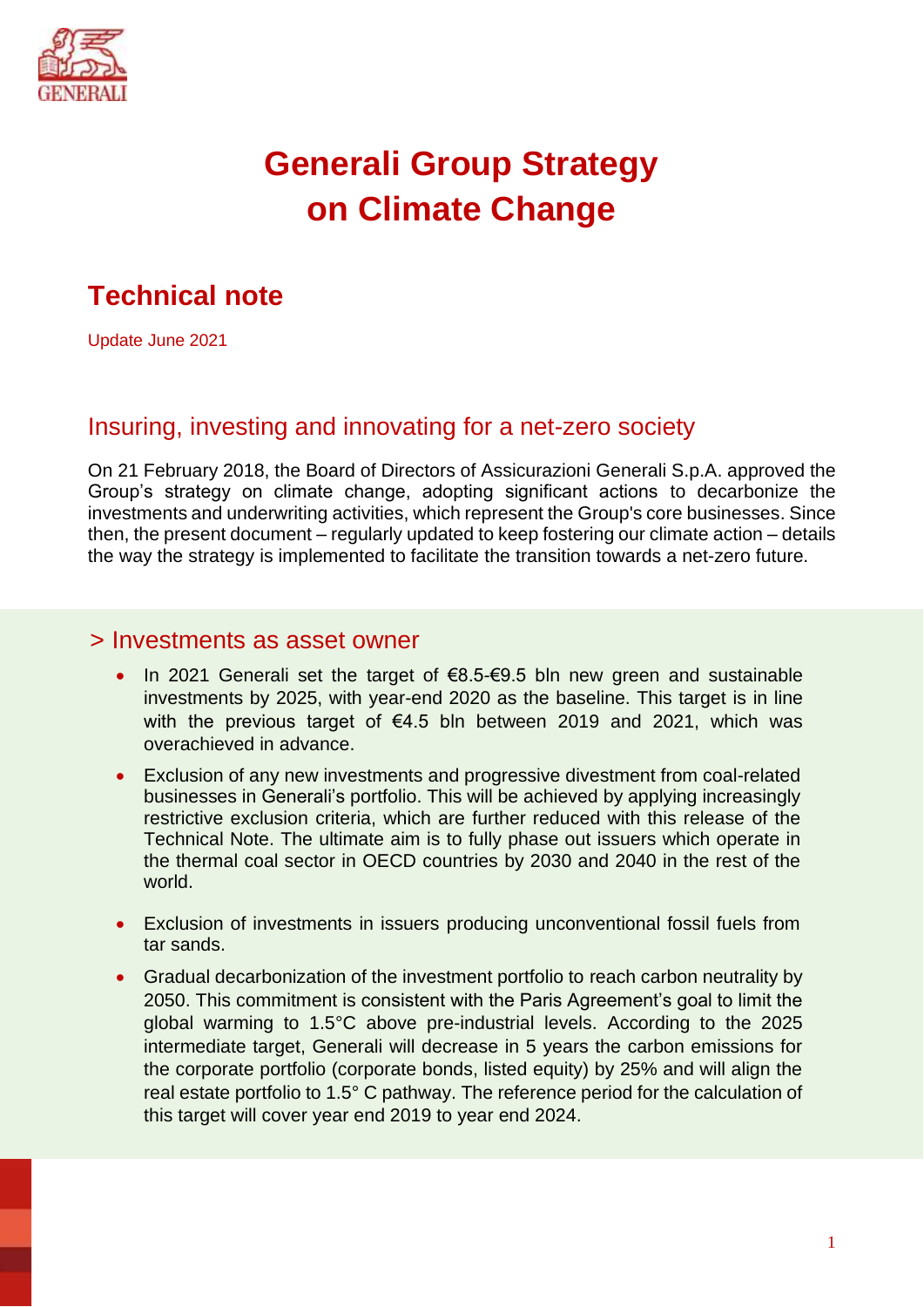

# > Underwriting

- Creation of a competence center to develop and share the best practices for underwriting the specific risks of the renewable energy sector.
- Commitment to no longer insure any new construction of coal mines or coal-fired power plants and to no longer insure any existing coal mines or coal-fired power plants of new clients.
- Reduction of the minimal current exposure to the thermal coal sector in order to reach zero exposure by 2030 in OECD countries and by 2038 in the rest of the world.
- Forging ahead with the commitment to no longer insure upstream oil and gas activities. This includes the commitment to no longer underwrite risks associated with the exploration and production of fossil fuels from tar sands, from shale deposits (oil and gas) or extracted in the Arctic zone, both onshore and offshore.

# > Stakeholder engagement and advocacy for the 'Just Transition'

- Engagement of 20 carbon-intensive investees by 2025 to drive real world impact.
- Advocacy for the Just Transition: in countries in which the economy and employment depend heavily on the coal sector, Generali will engage the clients and the investees impacted by the Group's restrictions on coal in line with the 'Just Transition' principles.
- Disclosure on the progress of these engagement activities and update on this process through the Group Annual Integrated Report.

# > A science-based decarbonization of the Group operations leading Generali to be climate-negative

- Ambition to be climate negative in 2040 with the intermediate goal of achieving climate neutrality by 2023.
- By year end 2025 a science-based reduction of the greenhouse gas emissions related to offices, data centers, and company car fleet by at least 25% against the 2019 baseline.
- Purchase power from 100% renewable sources wherever possible and further commitment to improving energy efficiency.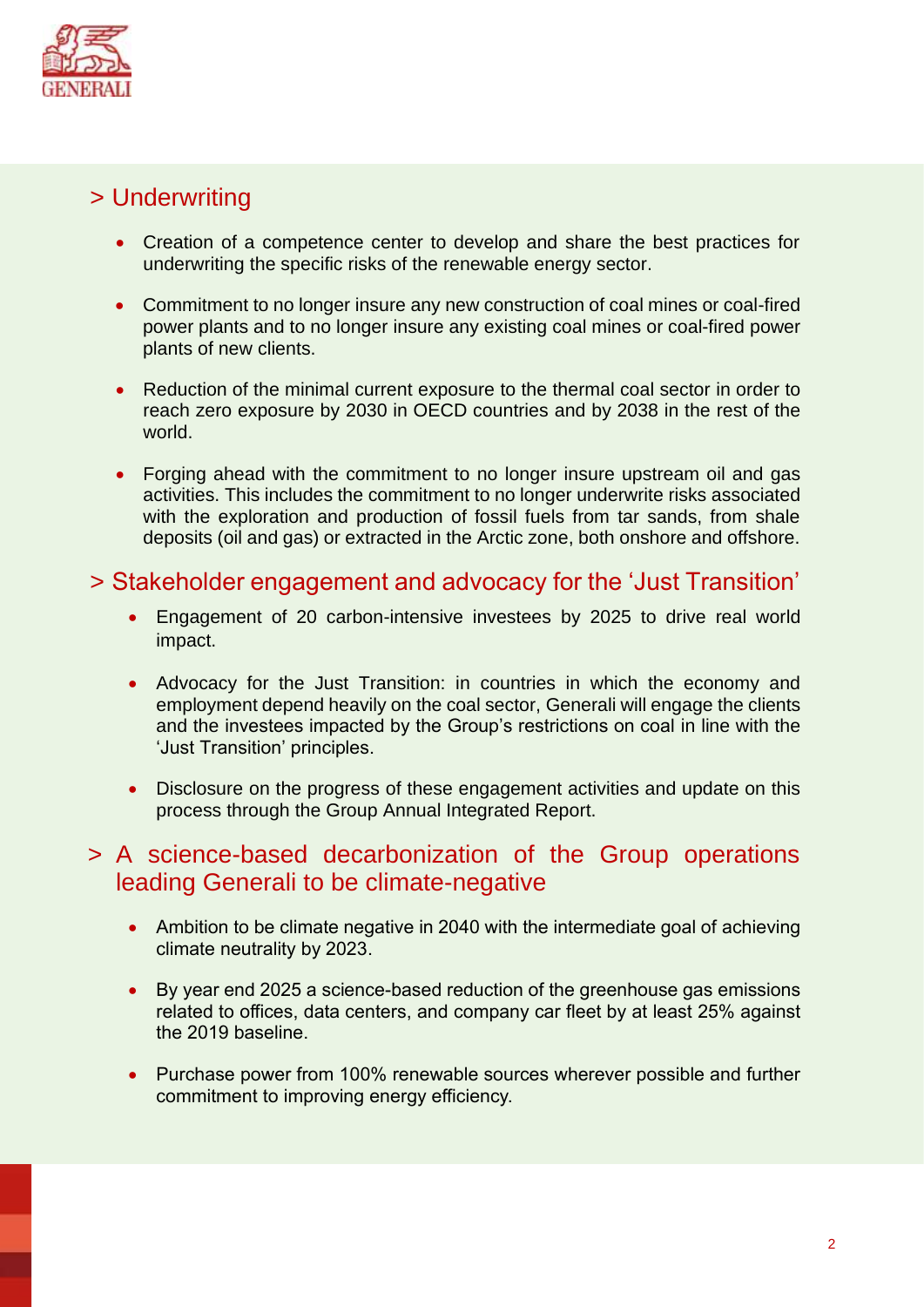

# **Introduction**

The long-term goal adopted under the Paris Agreement of "limiting global warming to well below 2°C and to pursue efforts to limit temperature increases to 1.5°C above pre-industrial levels" requires the rapid decarbonization of the global economy. The Special Report on Global Warming of 1.5°C published in 2018 by the Intergovernmental Panel on Climate Change (IPCC) has reiterated the urgency of action by all civil society.

In this context, Generali's strategy is in line with the Paris Pledge for Action defined as part of the 21<sup>st</sup> Conference of the Parties (COP21), for which the Group has supported since 2015. In January 2020, in order to align the Group direct investment portfolio with the Paris long-term commitments, Generali joined the Net-Zero Asset Owner Alliance, a coalition of some of the leading institutional investors, convened by the United Nations, delivering on a bold commitment to transition their investment portfolios to carbon neutrality.

Furthermore, Generali supports the Task force on Climate-related Financial Disclosure (TCFD), committing itself to voluntarily disclose the risks and opportunities associated with climate change. The Group also supports the project Investing in a Just Transition, promoted by The Grantham Research Institute/London School of Economics and the Harvard University in partnership with PRI (Principles for Responsible Investments). The aim of this initiative is to support a 'just' transition towards a low-carbon economy, integrating the social dimension into the climate strategy to minimize the impact on affected workers and their communities through the adoption of protective measures.

#### **1. Investments as asset owner**

#### **1.1. Green and sustainable investments**

Generali is strongly committed to supporting the transition to a net-zero society. With this aim, Generali has launched a new target of €8.5 - €9.5 bln new green and sustainable investments by 2025 (with year-end 2020 as a baseline).

The investment plan has also the objective to ensure through a filter the environmental sustainability of the new investment opportunities, taking also into account the ongoing regulatory developments in the European Union on sustainable activities and the green bond standard. Generali will monitor the implementation of the investment plan and provide annual updates on its status.

This new target follows a previous target that was overachieved in 2020: from 2018 to 2020, the Group invested more than €6 bln in new green and sustainable activities, mostly through green bonds and green infrastructure debt, achieving in advance the target of €4.5 bln new investments by 2021.

#### **1.2. Phasing out coal from the investment portfolio**

Generali has been applying restrictions to the financing of coal issuers since the launch of our Climate Change Strategy in 2018. With a long term view, and according to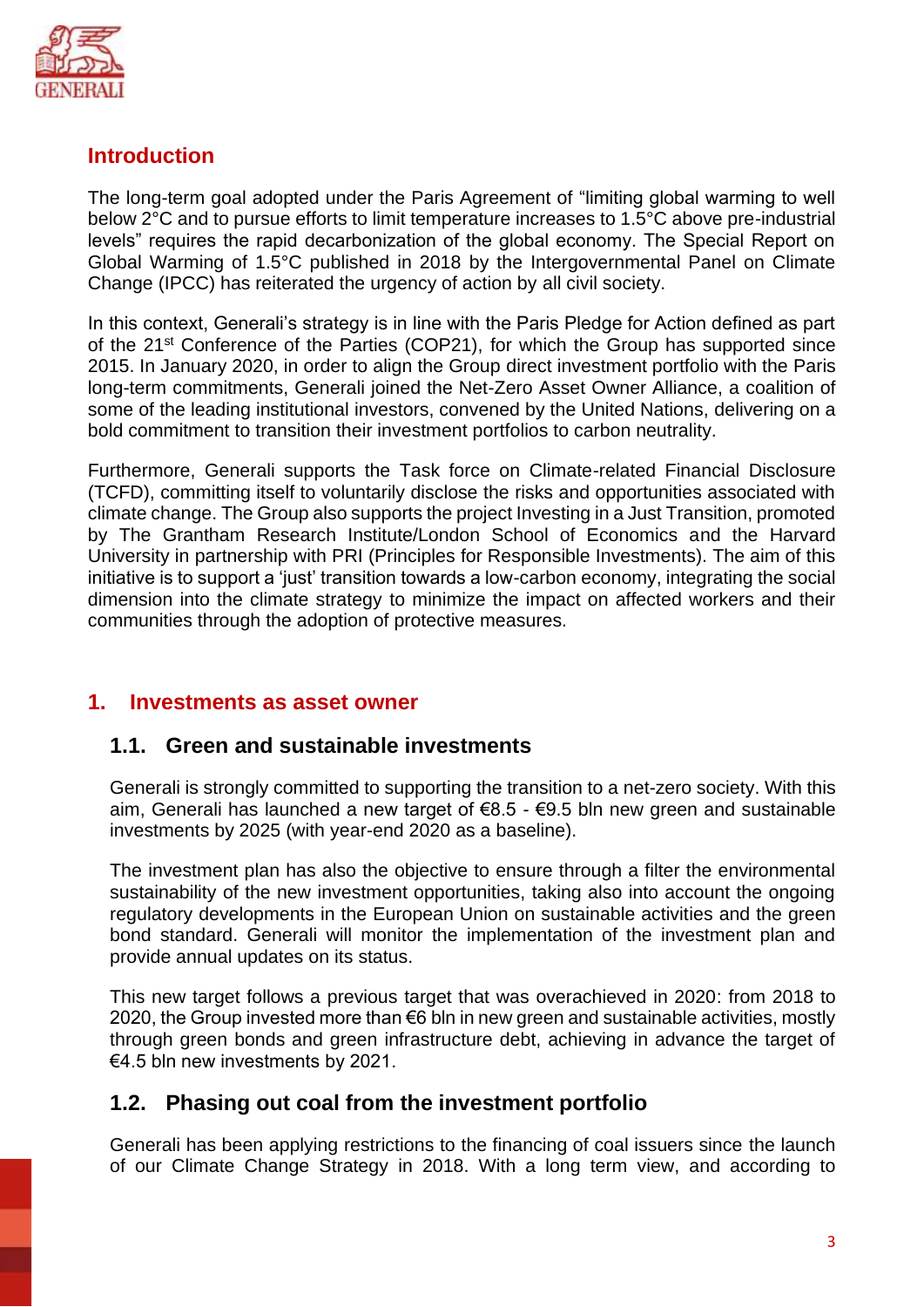

decarbonization pathways of the real economy compatible with limiting global warming to within 1.5°C, Generali is committed to reaching the complete exclusion of investments in coal. We will be excluding all utilities and mining companies which – even marginally – generate revenues from coal, produce power from coal or extract coal by 2030 for issuers located in the OECD area and by 2040 for issuers in the rest of the world.

Additionally, starting from June 2021, Generali will introduce stricter exclusion thresholds for the coal sector:

- companies for which more than 20% of revenues derive from coal;
- companies for which more than 20% of energy produced derives from coal;
- companies with an installed coal power capacity of more than 5 GW;
- mining companies extracting more than 10 million tons per year of coal;
- companies actively involved in building new coal capacity of more than 0.3 GW.

In the coming years, Generali will gradually lower the exclusion thresholds for the coal sector in order to reach a complete phase out. In line with the current exclusion policy, the new restrictions will apply both to new investments and to existing investment exposure, with an approach of divestment for equity exposures and run-off for fixed income exposures.

Companies with decarbonization or coal phase out strategies aligned with the pathways to limit the increase in the temperature to 1.5°C will not be excluded by the new thresholds, unless they are developing new coal capacity. In the event that more information is required to assess the decarbonization and coal phase out strategy, the companies will be engaged. If the engagement efforts do not lead to positive results, the companies will be excluded from the investment portfolio.

In line with the 'Just Transition' principles (see the section "Stakeholder engagement and advocacy for the 'Just Transition'") for issuers operating in countries heavily dependent on coal, when there is no evidence of a clear decarbonization strategy or of a gradual coal phase out, a dedicated engagement is implemented. This will ensure that these companies can take the necessary action to phase out coal and adopt just transition plans. In these areas, the current exposure is minimal, and it amounts to 0.01% of the direct investment portfolio.

#### **1.3. Taking action on tar sands**

Since November 2019 Generali is committed to no longer make new investments in tar sands projects and companies<sup>2</sup>, including issuers that operate the related pipelines.

Consistently, Generali is divesting its residual exposure to this sector of less than  $€15$ million, an amount equivalent to the 0.003 % of the general account investment portfolio.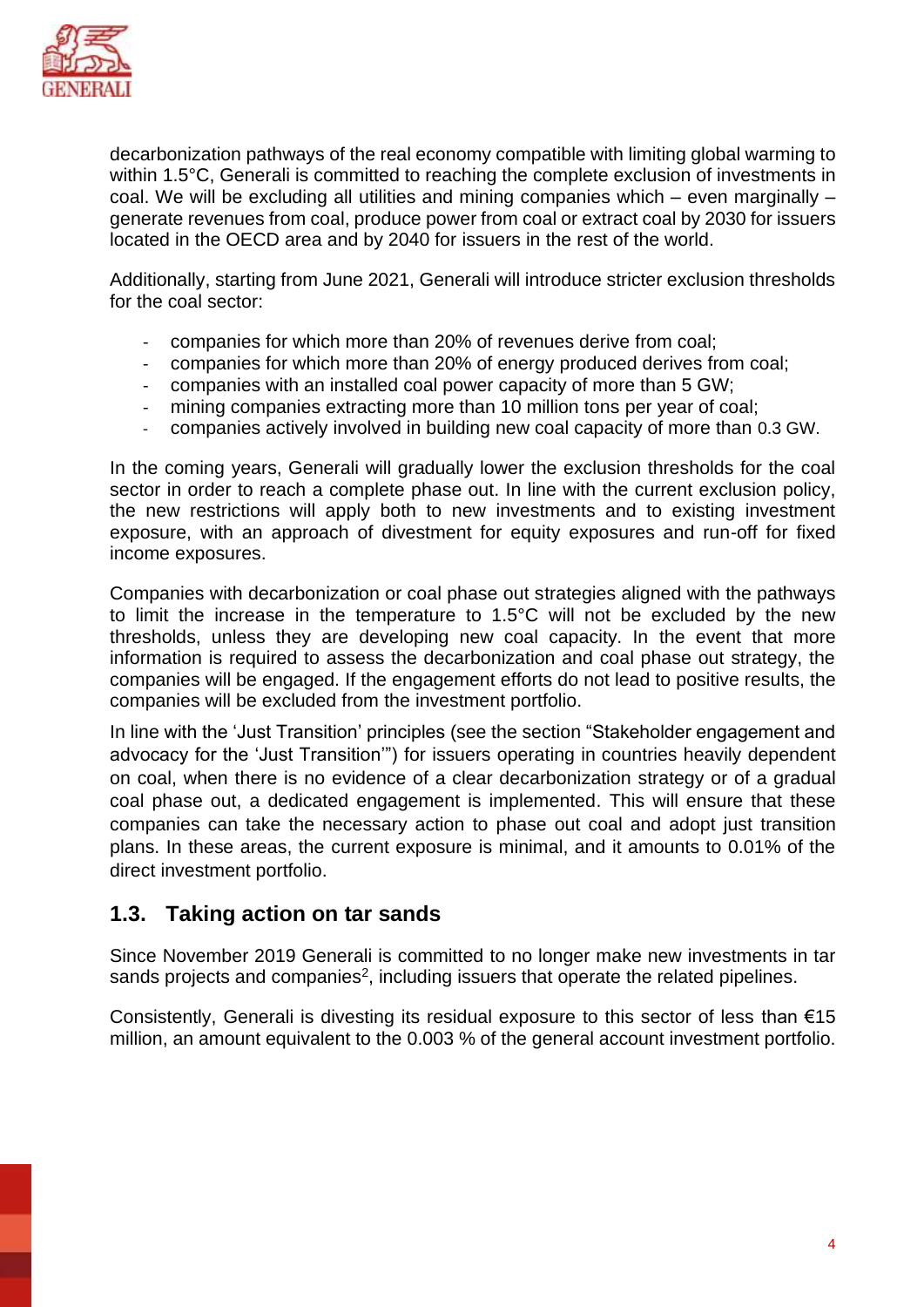

#### **1.4. Decarbonization targets to 2025 for the equity, corporate bond and real estate portfolios**

As a member of the Net-Zero Asset Owner Alliance, Generali is committed to gradually decarbonizing its investment portfolio in order to reach its carbon neutrality by 2050. Generali has set these intermediate\* decarbonization targets for the direct investments:

- for the corporate bond and equity portfolios: reduction by 25% of the carbon intensity;
- for the real estate portfolio: on average the selected assets will be aligned with a science-based pathway for the Real Estate\*\* to limit global warming to 1.5° C.

Generali will achieve this target through several implementation actions in the next years and will provide ongoing updates.

### **2. Underwriting**

#### **2.1. Green insurances**

With specific regard to the P&C capabilities, Generali set up a competence center to develop and share the best practices for underwriting the specific risks of the renewable energy sector.

Generali will keep increasing the range of products with environmental value for the retail and SME market, for example those aimed at supporting the energy efficiency of the buildings or those aimed at promoting a sustainable mobility.

#### **2.2. Taking action on coal**

Assicurazioni Generali and all the Legal Entities controlled have been applying restrictions to the underwriting of coal-related activities since 2018 and they are committed to reducing the Group's insurance exposure (currently below 0.1% of the total P&C premiums) to zero by 2030 for the clients located in OECD countries and by 2038 for the clients in the rest of the world.

To this end, as of 1<sup>st</sup> January 2022, the Group will no longer provide property coverage for existing coal mines and coal power plants of potential new clients identified according to criteria made even stricter with this release of the Technical Note<sup>1</sup>.

Furthermore, Generali will no longer offer insurance coverage for the construction of new coalmines and new coal-fired power plants even if requested by clients in the portfolio.

The reference period for the calculation of these targets will cover year end 2019 to year end 2024.

<sup>\*\*</sup> According to the CREEM methodology (Carbon Real Estate Risk Monitor), a science-based decarbonization model for Real Estate. Generali target on real estate will be progressively extended to cover the full direct investment portfolio of the assets owned by the Group.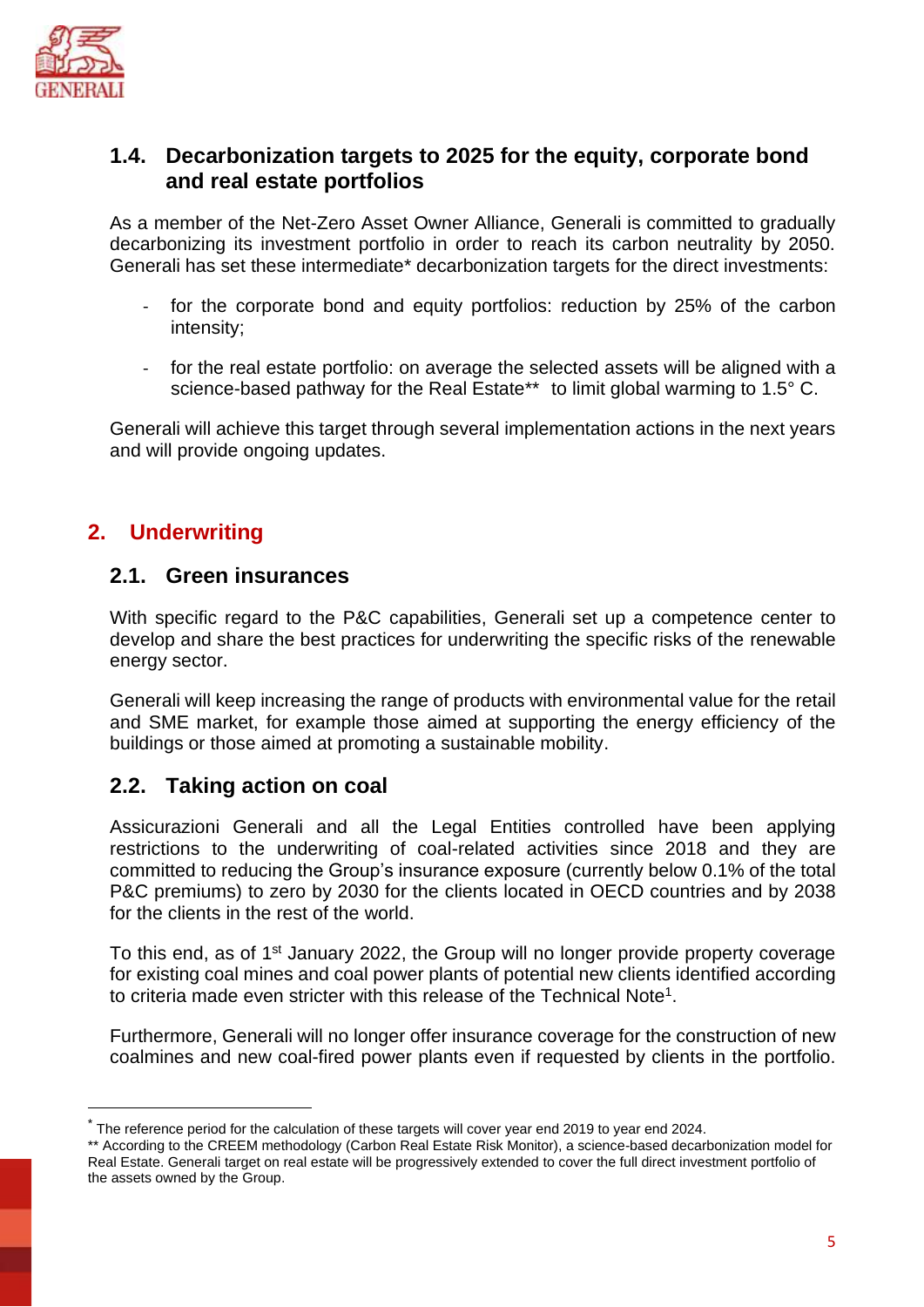

This restriction does not refer to modernization or retrofitting of existing power plants/units owned or operated by existing clients.

These restrictions apply also to facultative reinsurance as well as to Parent Company treaty reinsurance contracts acceptances from the controlled Group Legal Entities.

#### **2.3. Taking action on unconventional oil and gas (tar sands, shale oil and gas) and on the Arctic oil and gas**

Assicurazioni Generali and all the Legal Entities controlled continue their commitment to no longer insure the upstream oil and gas activities. The underwriting of these activities is allowed only if they are completely residual with respect to the insurance program in place with the client (it amounts to less than 10% of the value of the assets covered).

In this regard, the Group does not underwrite risks associated with the exploration and production of fossil fuels from tar sands<sup>2</sup> and shale deposits, including the operators of the related pipelines.

Generali also continues its commitment to no longer underwrite risks associated with the exploration and production of oil and gas in the Arctic, both onshore and offshore.

These restrictions apply also to facultative reinsurance as well as to Parent Company treaty reinsurance contracts acceptances from the controlled Group Legal Entities.

# **3. Stakeholder engagement**

#### **3.1. Engaging for real economy impact**

Pursuant to the objective of enabling a positive change in the real economy, Generali has set the target of engaging 20 carbon-intensive investees by 2025 to drive their transition towards net-zero decarbonization pathways.

This effort will also contribute to the decarbonization of Generali investment portfolio. Generali will provide regular updates on the engagement activities.

#### **3.2. Stakeholder engagement and advocacy for the 'Just Transition'**

According to the UNFCCC-United Nations Framework Convention on Climate Change data, the transition to a low-carbon economy will affect nearly 1.5 billion workers across the world. These communities will need to restructure their economies, ensure energy security, retrain the workers affected by the transition and train people for the future new jobs, all in order to maintain social cohesion. For this reason, Generali supports the idea of a 'Just Transition' for workers and communities contributing to a healthy, resilient, and sustainable society, where no one is 'left behind'.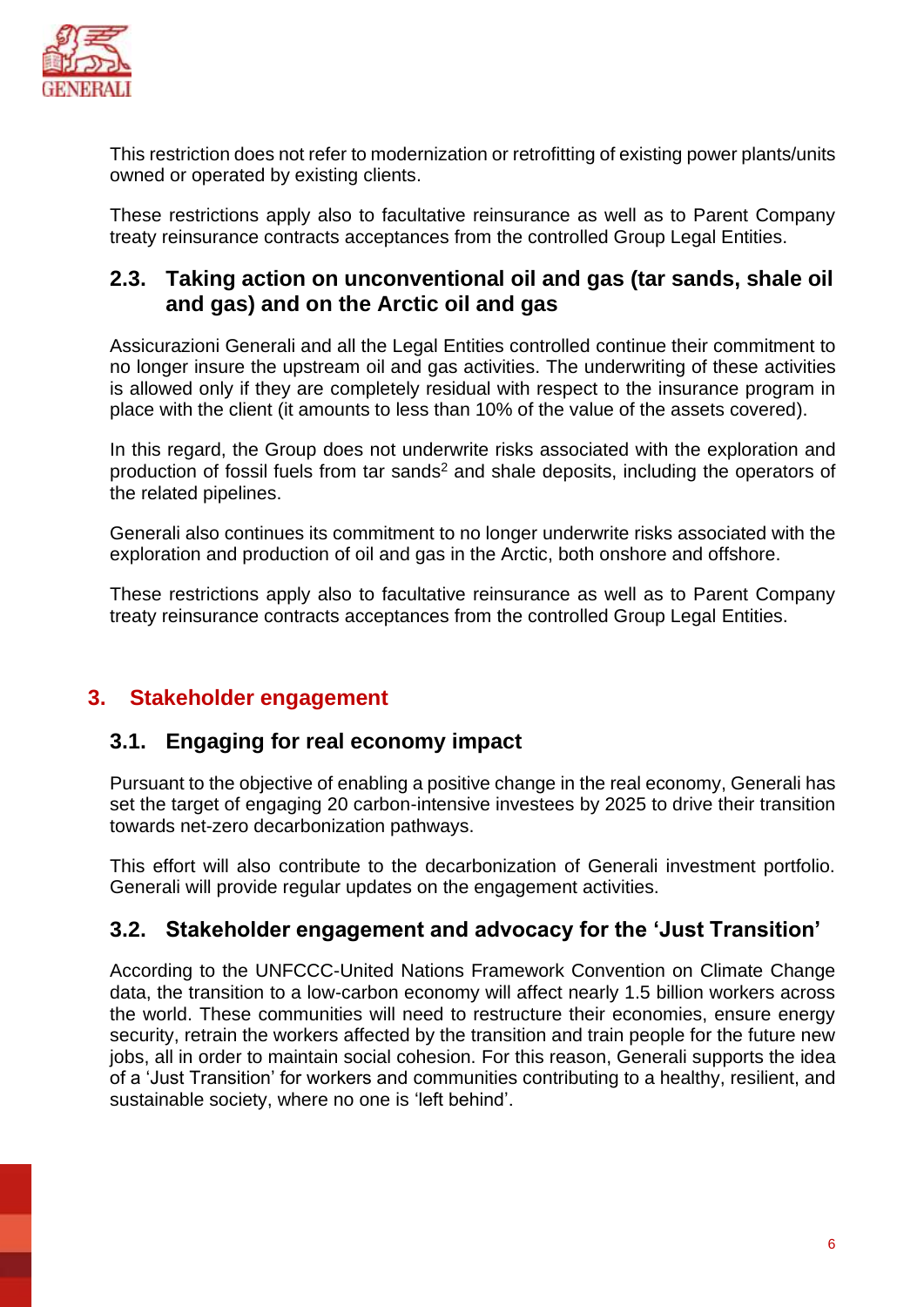

This is why Generali's strategy not only includes actions in investments and underwriting, but it also relies on the engagement with key stakeholders including policy-makers, nongovernmental organizations (NGO) and companies.

In particular, in countries where the economy and employment depend heavily on the coal, Generali is engaging with the companies of this sector that were in the clients or investments portfolio in 2018 when the restrictions were introduced. The aim of this engagement is to accelerate their efforts towards the Just Transition with decarbonization plans that combine climate action with the adoption of protective measures for workers and the local communities.

In these situations, the renewal of property coverages and the financing are subject to the engaged company's commitment to present and implement effective science-based 'Just Transition' plans consistent with the Paris Agreement to keep global warming below 1.5°C according to trusted methodologies such as the Science Based Target Initiative.

The engagement process, started in July 2018, has involved coal-related companies in countries where the coal's share in the national power mix exceeds 45% (according to the International Energy Agency data) and where the Generali Group is a primary investor and/or insurer. Updates on this process are regularly disclosed through the Group's reporting.

This engagement enables Generali to decide whether to continue insuring the coalrelated activities of these companies, and including them in the direct investment portfolio. In this case, Generali will monitor the level of implementation of these plans every two years.

To date, the engagement has resulted in the termination of the business relationship with 4 companies, while Generali continues to engage with 4 others. The interruption of the engagement process and the consequent termination of the business relationship represents the last and most critical option. The Group and the stakeholders involved recognize that dialogue is the most effective solution to accelerate the transition towards a net-zero society, ensuring its 'just' deployment through the inclusion of the workers and the communities most directly affected.

#### **4. A science-based decarbonization of the Group operations leading Generali to be climate-negative**

To demonstrate consistency with the commitments expected from the businesses insured and financed by the Group, Generali has been working for several years now to measure, reduce and report the carbon footprint resulting from its own operations.

The implementation of a strategy focused on the decarbonization of the Group main offices, data centers and business travel made it possible to achieve in 2020 the objective of a 20% cut in greenhouse gas emissions against the 2013 baseline.